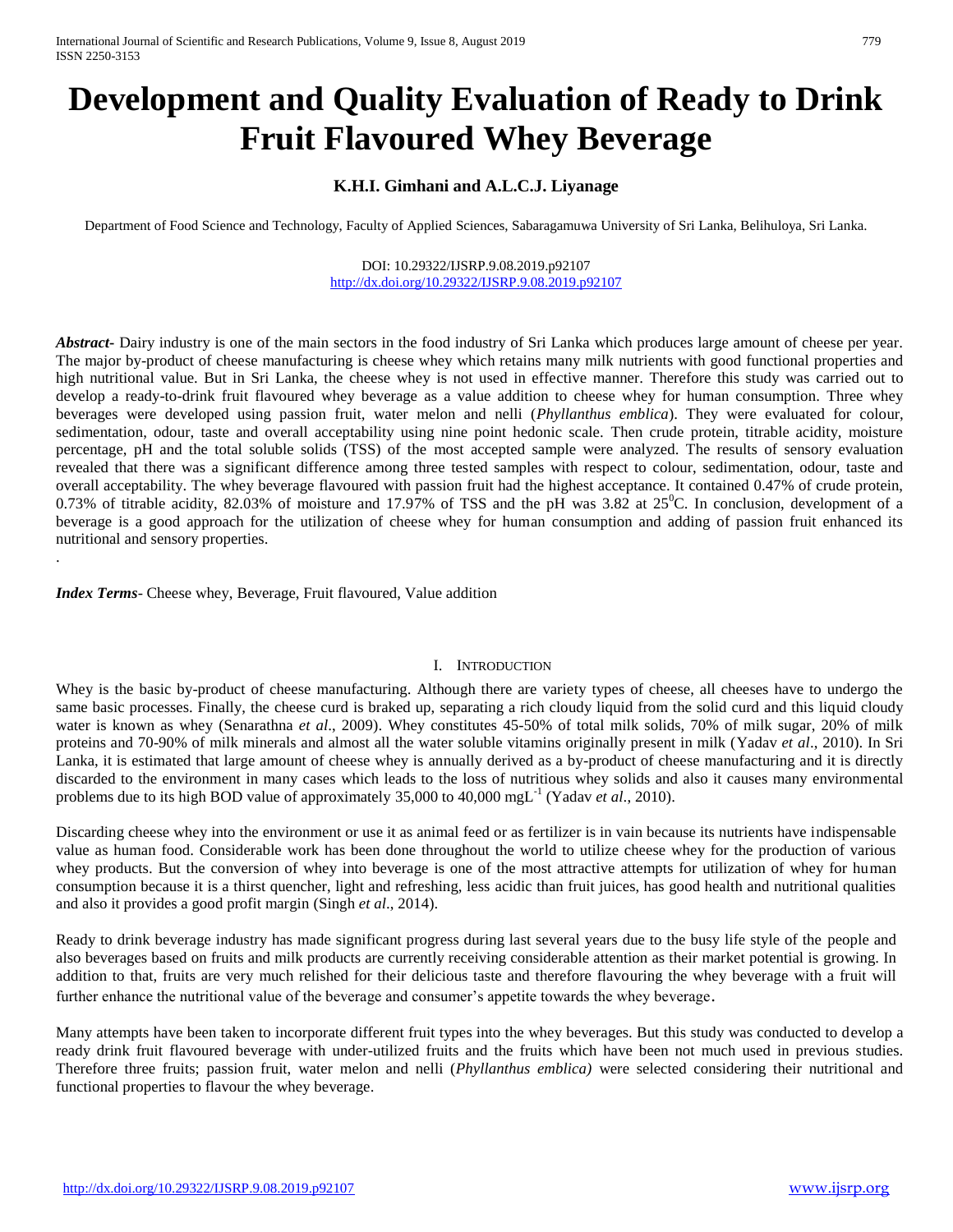## II. MATERALS AND METHODS

**Materials:** Cheese whey was collected from Digana Milco plant and selected fruits were found from Pabahinna area, Belihuloya. Other required food additives were purchased from Pettah essence at Colombo.

**Analysis of cheese whey**: Total soluble solid content and pH of the filtered cheese whey through a muslin cloth were measured using refractometer and digital pH meter respectively (AOAC, 2003).

**Preparation of fruit juice**: Fresh well ripen fruits were selected. Water melon was peeled out and seeds were removed. The flesh was cut into small pieces. Then they were blended to make the pulp and the pulp was strained through a strainer to obtain the juice. Passion fruit was washed well and cut into halves. Then the flesh was scooped out and it was squeezed through a strainer to obtain the juice. In case of nelli (*Phyllanthus emblica*), the fruits were cut into small pieces and they were mixed with water in 1:1 ratio. After that it was blended and the blended mixture was strained through a muslin cloth to get the juice

**Analysis of fruit juice**: Total soluble solid content and pH of the prepared fruit juices were measured using refractometer and digital pH meter respectively (AOAC, 2003).

**Preparation of fruit flavoured whey beverage**: 15 g of each fruit juice was measured and 9 g of sugar was added to each sample. All three samples were heated to  $65^{\circ}\text{C}$  and they were cooled below  $25^{\circ}\text{C}$  using crush ice. 75 g of filtered cheese whey was added to each sample separately and they were stirred well. Then 0.3 g of citric acid was added to each sample and all three samples were heated at  $75^{\circ}$ C for one minute. While heating 0.7 g of pectin dissolved in small amount of hot water was added to every sample. The heated samples were filtered through a muslin cloth and they were allowed to cool below  $25^{\circ}$ C by dipping them in a crush ice vessel. Finally three prepared whey beverage samples were filled into three pre-sterilized glass bottles and they were sealed well. Then they were kept in the refrigerator until further analysis.

**Sensory evaluation of ready to drink fruit flavoured whey beverages:** Sensory evaluation was conducted to evaluate their sensory characteristics namely colour, sedimentation, odour, taste and overall acceptability by using semi-trained sensory panel comprising 35 panelists drawn from Department of Food Science and Technology, Faculty of Applied Sciences, Sabaragamuwa University of Sri Lanka. The panelists were asked to record their observations on the given ballot sheet based on a nine point hedonic scale (9 and 1 points showing like extremely and dislike extremely). All the samples were served in transparent disposable cups labeled with three digit numbers while they were cold (Syed and Babar, 2018). Data from sensory evaluation were analyzed using Friedman nonparametric test in MINITAB software package version 17.1.0 (Minitab, 2010) with 95% confidence interval.

**Chemical analysis of ready to drink fruit flavoured whey beverage:** Chemical analysis was only done for the most accepted whey beverage sample. Crude protein content and moisture content were analyzed according to the AOAC procedures (AOAC, 2003). Also pH was measured by using digital pH meter (Eutech700, USA) and total soluble solid content was measured using refractometer (AOAC, 2003). Titratable acidity was analyzed by titrating the samples with 0.1N NaOH solution (Fssai, 2015). Sedimentation was observed visually. pH and sedimentation were measured daily for one week at refrigerated condition.

## III. RESULTS AND DISCUSSION

**Physico-chemical parameters of cheese whey and fruit juices:** Table 1 shows the physiochemical parameters of raw cheese whey and the extracted fruit juices which were used for the preparation of ready to drink fruit flavoured whey beverage. The stability of a fruit flavoured whey beverage mainly depends on its pH value, total soluble solids (TSS) and dry matter content (Jelicic *et al*., 2008). Therefore controlling of those parameters in appropriate range has significant importance to maintain the quality of fruit flavoured whey beverage. Brix value and pH of the cheese whey and the fruit juices used in the preparation of ready to drink fruit flavoured whey beverage are very much important to obtain the desired pH level and brix value of the final product.

| <b>Sample</b>       | pН   | <b>Brix value</b> |  |
|---------------------|------|-------------------|--|
| Cheese whey         | 6.17 | 7.0               |  |
| Water melon juice   | 5.66 | 6.0               |  |
| Passion fruit juice | 3.23 | 15.0              |  |
| Nelli juice         | 3.10 | 8.0               |  |

Table 1: Physico-chemical parameters of cheese whey and fruit juices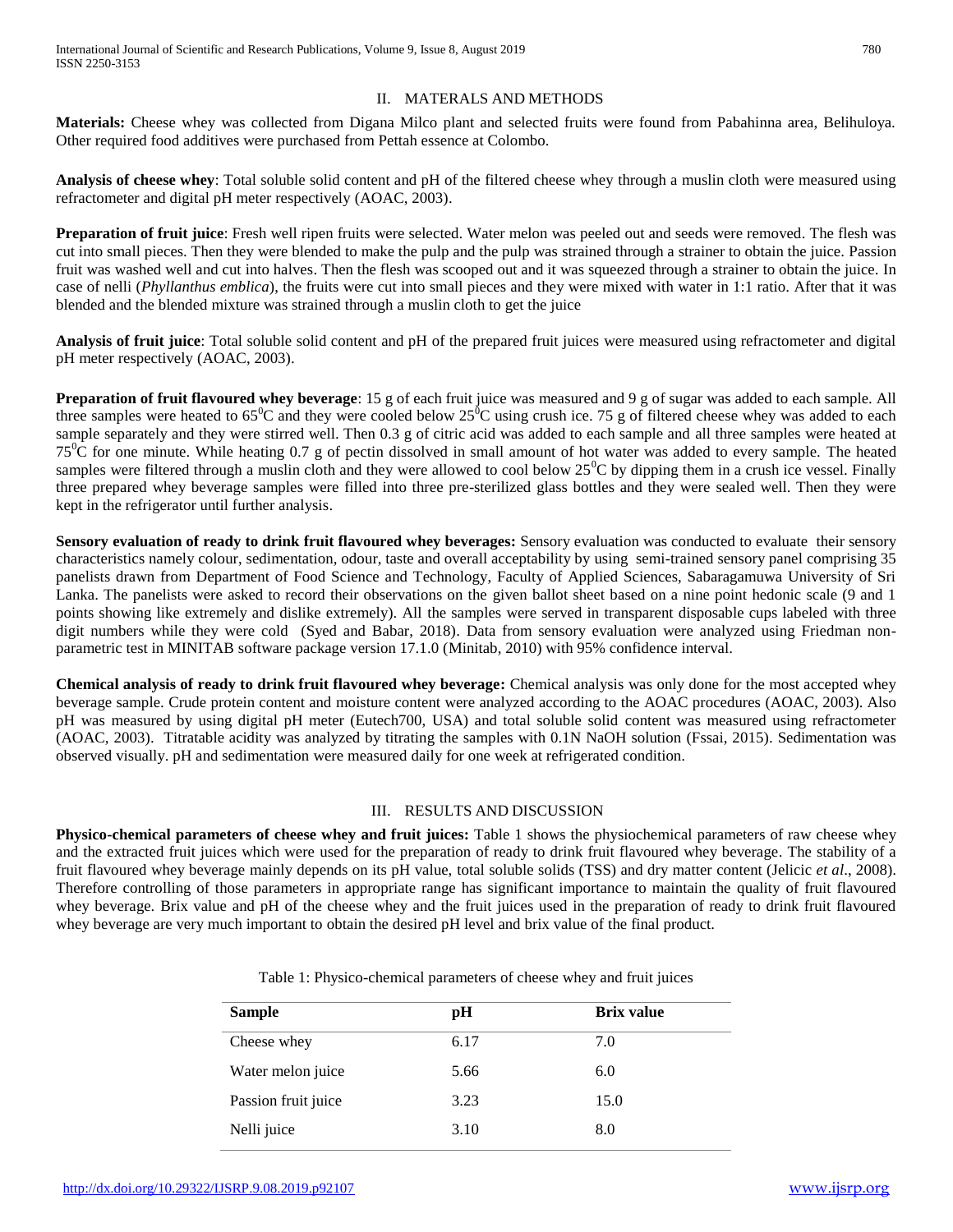**Sensory evaluation ready to drink fruit flavoured whey beverage:** The whey beverage flavoured with passion fruit juice scored best for all the tested sensory attributes and it had the highest acceptance among the treatments (Figure 1). Moreover, there was a significant difference (P<0.05) among three treatments with respect to all the tested sensory attributes. Also passion fruit was able to mask the cooked flavour and the odour of cheese whey completely compared to other two fruits used. That may be the reason to be selected it as the best scored sample.



Figure 1: Sensory properties of ready to drink whey beverages flavoured with different fruit juices

**Nutritional properties and physico-chemical parameters of ready to drink passion fruit flavoured whey beverage:** Table 2 shows the nutritional properties and physico-chemical parameters of passion fruit flavoured whey beverage. The average protein percentage in passion fruit flavoured whey beverage was  $0.47\pm0.08\%$ . But the whey protein percentage in cheese whey is about 0.8% (Yang, 1989). Therefore it can be assumed that whey proteins present in the cheese may have been denatured during the heat treatment.

According to the results obtained, the most abundant constituent in passion fruit flavoured whey beverage was moisture. The moisture percentage of a whey guava beverage was 80% in the study conducted by Singh *et al*. (2014). Also Gad *et al*. (2013) has recorded the moisture percentage of a whey mango beverage as 79%.

Total soluble content of the passion fruit flavoured whey beverage was in agreement with the findings of Chavan *et al.,* (2015). Usually TSS content of a fruit flavoured whey beverage is maintained around 18-20 (Whey processing, 2014). The high amount TSS in the beverage causes for the sedimentation during storage while low amount of TSS in the beverage will lead to the poor sensory qualities.

The average TA percentage in passion fruit flavoured whey beverage was almost same as the value reported by Chavan *et al.,* (2015). Passion fruit juice contains acetic, ascorbic, citric, malic, lactic, malonic and succinic acids. But citric acid is the predominant acid present in both yellow and purple color passion fruits (Hui, 2010). Also citric acid was added in the preparation of this whey beverage as an acidulant. Therefore TA percentage in the beverage was calculated as citric acid.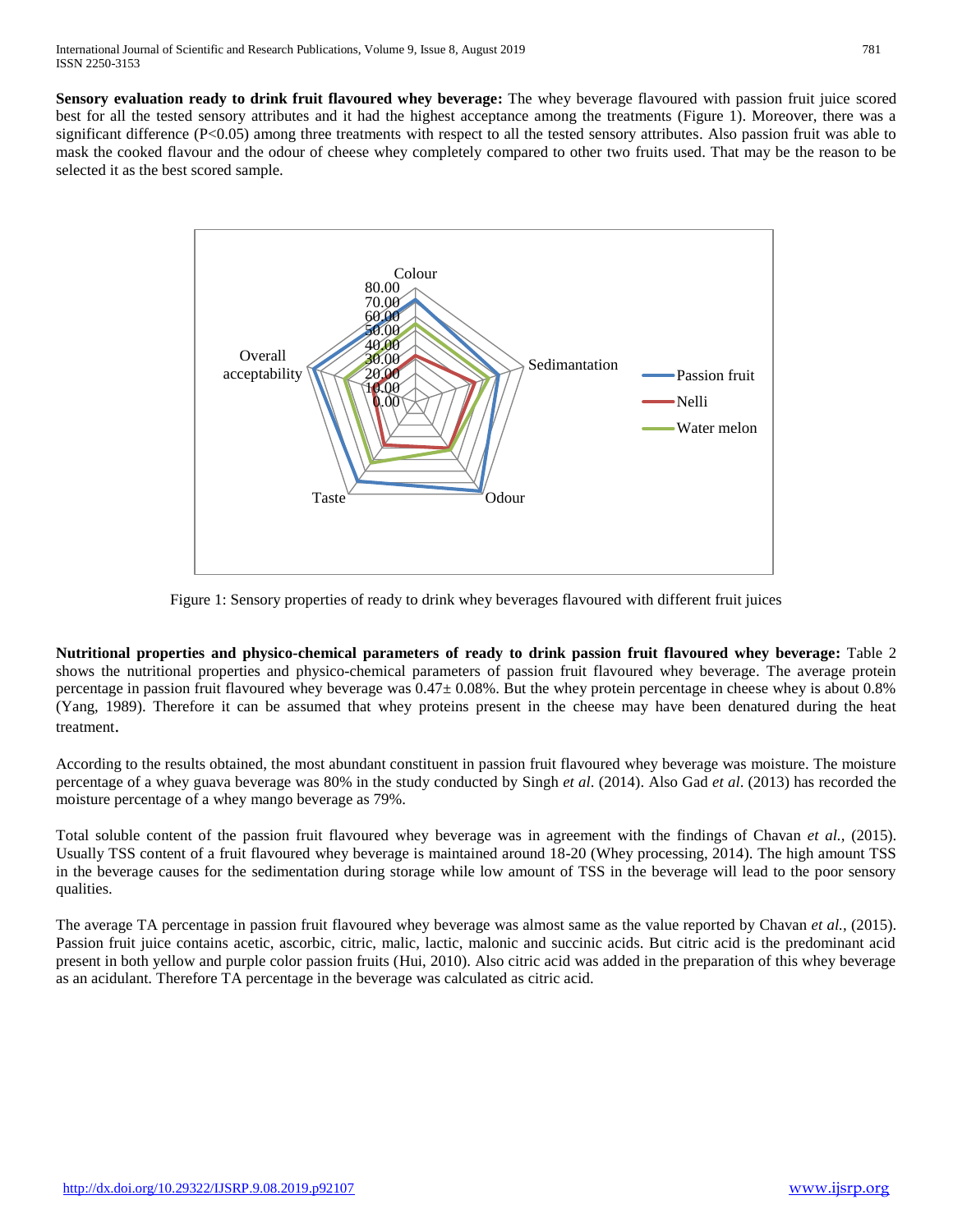Table 2: Nutritional properties and physico-chemical parameters of passion fruit flavoured whey beverage

| <b>Parameter</b>     | $\frac{6}{9}$    |
|----------------------|------------------|
| Protein              | $0.47 \pm 0.08$  |
| Moisture             | $82.03 \pm 2.00$ |
| Total soluble solids | $17.97 + 2.00$   |
| Titratable acidity   | $0.73 \pm 0.01$  |

Data are presented as means±SD

Figure 2 shows that pH of the passion fruit flavoured whey beverage dropped down upon storage as an indication of the acidification of the whey beverage. But there was no observable sedimentation in passion fruit flavoured whey beverage during one week storage. The pH value of the whey beverage at the point of heating or thermal treatment is a critical factor to prevent the whey protein denaturation. Whey proteins are heat liable and normally they will tend to coagulate at the temperature above  $60^{\circ}$ C (Whey processing, 2014). But acidification of whey below the pH of 3.9 causes whey proteins to become thermo-resistant and then they do not precipitate even during UHT treatment (Paquin, 2009). The acidification or lowering the pH is done with an acidulant like citric acid. The pH adjustment should always be compatible with the typical flavour profile of used fruit to flavour the beverage. The issue of whey protein denaturation during heat treatment can be avoided by using deproteinised cheese whey.



Figure 2: pH variation in the passion fruit flavoured whey beverage upon storage

## IV. CONCLUSION

Physicochemical and sensory properties of whey beverage can be significantly improved by flavouring it with fruit juices. The whey beverage flavoured with passion fruit is the most consumer accepted product. Passion fruit could totally mask the undesirable flavour and the odour of raw cheese whey. Development of a ready to drink fruit flavoured whey beverage is a good approach to utilize the cheese whey for human consumption.